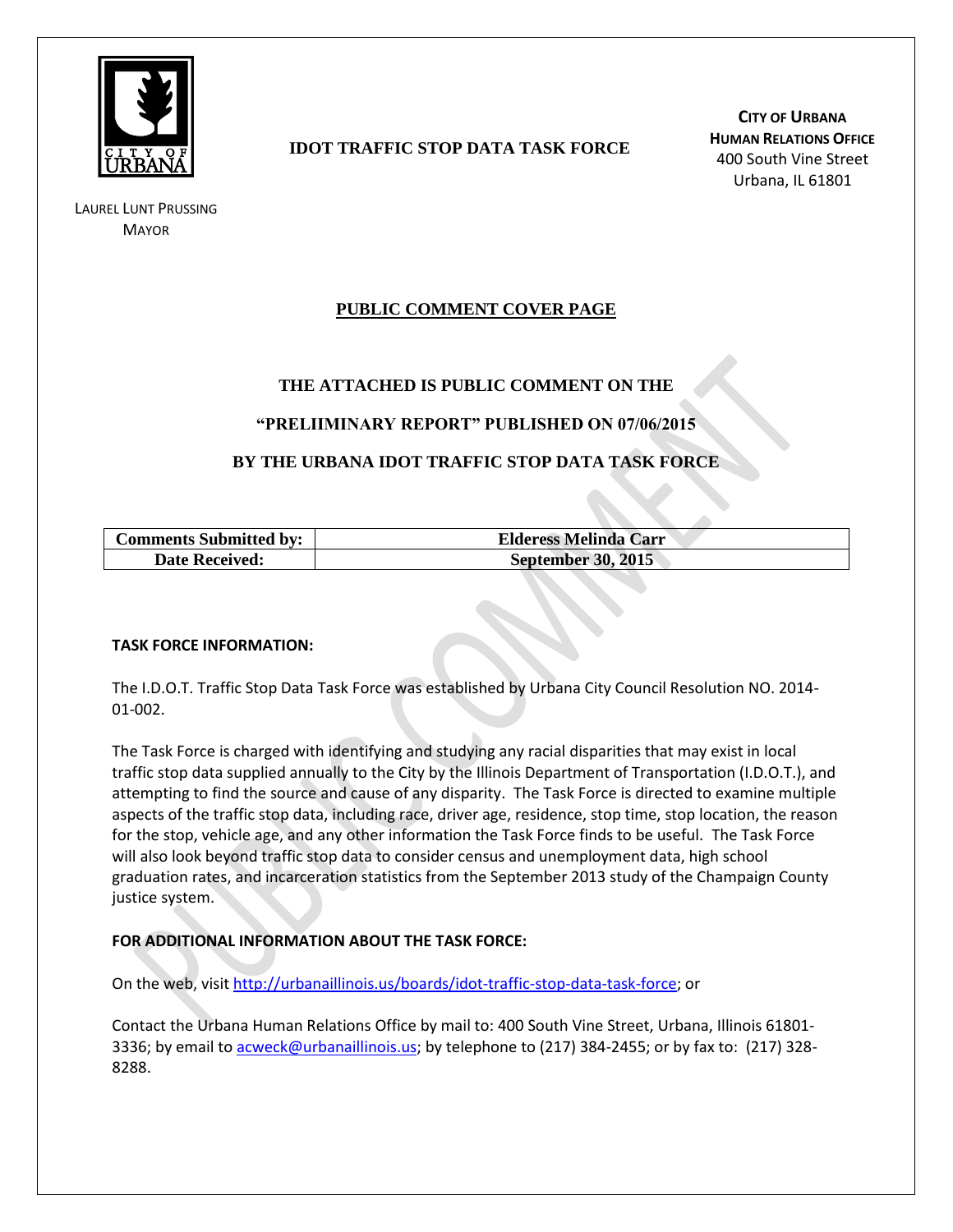**From:** Melinda Carr [\[mailto:carrmr2007@yahoo.com\]](mailto:carrmr2007@yahoo.com) **Sent:** Friday, October 23, 2015 7:08 AM **To:** !HRO **Cc:** Bautista, Alex (Hortencio) **Subject:** Re: Public Input for IDOT Traffic Stop Data Task Force

Dear Members of the IDOT Traffic Stop Data Task Force:

I sent the following email on the morning of September 30, 2015. Unfortunately I used the email of the first page of the document posted on the site (Public Comments Requested: Preliminary Findings of the Urbana IDOT TSDTF (Sept. 2, 2015 Update – 777KB) which shows this email address [\(HRO@urbanaillinois.com\)](mailto:HRO@urbanaillinois.com), and this does not seem to be a valid email address. Unfortunately, the message came back to my mailbox as undeliverable (a failure notice). If you need a copy of the undeliverable email message, I can send you a copy. I realize now after reviewing again that the second page has a different email address in which comments are asked to be received ([HRO@urbanaillinois.us](mailto:HRO@urbanaillinois.us)). The email address on the first page should be corrected if not accurate. I expressed comments regarding the preliminary findings report in a previous meeting I attended on August 19, 2015. I wanted to follow up with these comments in writing. I am asking if the task force will include these comments for consideration.

#### \*\*\*\*\*\*\*\*\*\*\*\*

I am writing on behalf of the Ministerial Alliance of Champaign-Urbana and Vicinity to follow up on items that I shared during the IDOT Task Force meeting on August 19, 2015. Please consider and address these questions, issues, and recommendations which are due by September 30, 2015, under requests for public comment:

- 1. What's supposed to happen and what's not supposed to happen during a traffic stop? What is the criteria for determining that police officers are abusing their authority against citizens when they are being stopped? What rights do citizens have to be free from  $-$  – or is there such a thing as "unlawful search, seizure, or harassment" when being stopped?
- 2. How can we identify individuals who are carrying out unjust practices within the police force based on that criteria?
- 3. Did the Task Force check to see how many formal complaints have been filed? After reading about some of the documented experiences shared by citizens, it was disturbing to hear their encounters. Their encounters did not align with the mission to serve and protect the public.
- 4. Fear of reprisal. We do not know how many other individuals have experienced unjust treatment in their interaction with the police. Only the ones in the report who had the courage to come forward to tell their stories. From what I understood, Mr. Eric Jakobsson noted a situation about an African-American Minister, but the Minister did not want his name to be mentioned. I noted that this was an example of someone who was fearful of being targeted for speaking out. At the time that I spoke, a reference to a website or location to be established for future community feedback regarding unjust/unfair treatment was mentioned. Would the feedback captured at this site/location be considered formal/valid complaints? If names are not used, how can that information help to deter police authorities